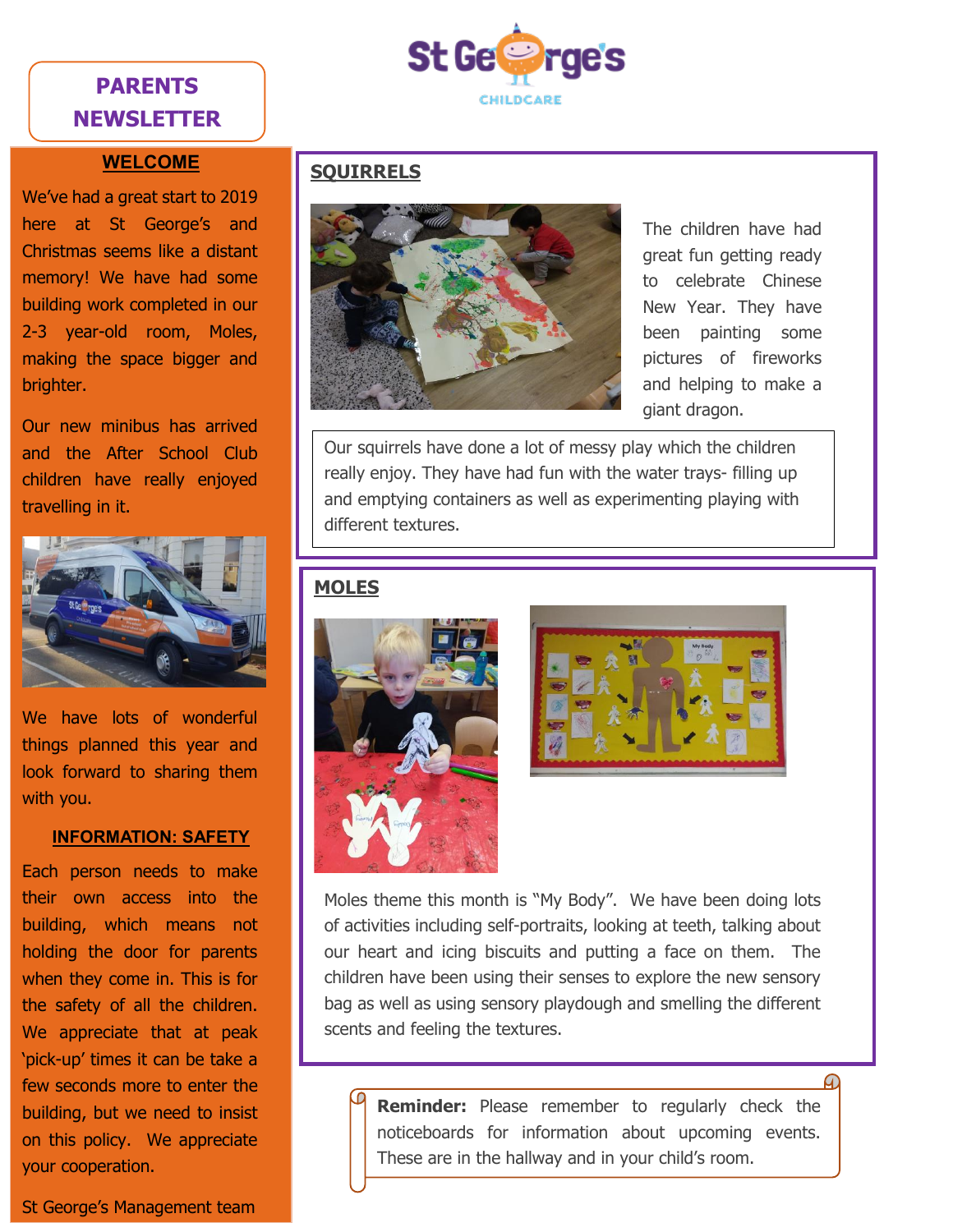

#### **NEIGHBOURS**

Please be aware that the Hamilton Estate, next to St George's is a private property and must not be used as a short cut to St George's grounds. Thank you.

#### **DIARY DATES**

| Last day<br>of Little<br><b>Dragons</b>                     | 15th Feb '19                |
|-------------------------------------------------------------|-----------------------------|
| Tunbridge<br><b>Wells Half</b><br>Marathon                  | 17 <sup>th</sup> Feb '19    |
| February<br><b>Half term</b><br><b>Holiday</b><br>Club      | 18th-22nd<br><b>Feb '19</b> |
| Little<br><b>Dragons</b><br>restarts                        | 25 <sup>th</sup> Feb '19    |
| Little<br><b>Dragons</b><br>finish for<br><b>Easter and</b> | 5 <sup>th</sup> April '19   |
| <b>Quiz Night</b>                                           |                             |

Leila started in Little Dragons in January and is taking over Karen Stewart.



Shannon has recently joined the St George's team as a Support Staff.



## **BADGERS**



The children enjoyed two yoga sessions with Tatty Bumpkin this month, they practiced the Starfish pose with our teacher Hilary.

Badgers theme for February will be Chinese New Year, they will be making and tasting Chinese food and learning about the Chinese way of life. Thank you again for the support from parents and friends with Badgers fundraising- they have recently purchased new toyslook out for pictures in the next newsletter.

Little Dragons have had a wonderful time since coming back after the Christmas holidays. We have welcomed new children who are settling in well. Our topics this term is 'weather' and Winter and the children have been bringing in some



interesting items and books related to these topics. In craft we have used paper plates to make some beautiful rainbows. We have also made clouds and rain. To help with our numeracy and investigative skills, we will be making a weather station. Little Dragons love being outside whatever the weather and have had great fun playing with the parachute in the garden. We continued to enjoy our singing sessions with Ellie and had fun yoga sessions with Hilary from Tatty Bumpkin, during which we learnt the Crocodile and Spider poses.

> **Reminder:** If you are not signed up to ParentZone yet please ask your child's key person how to register.